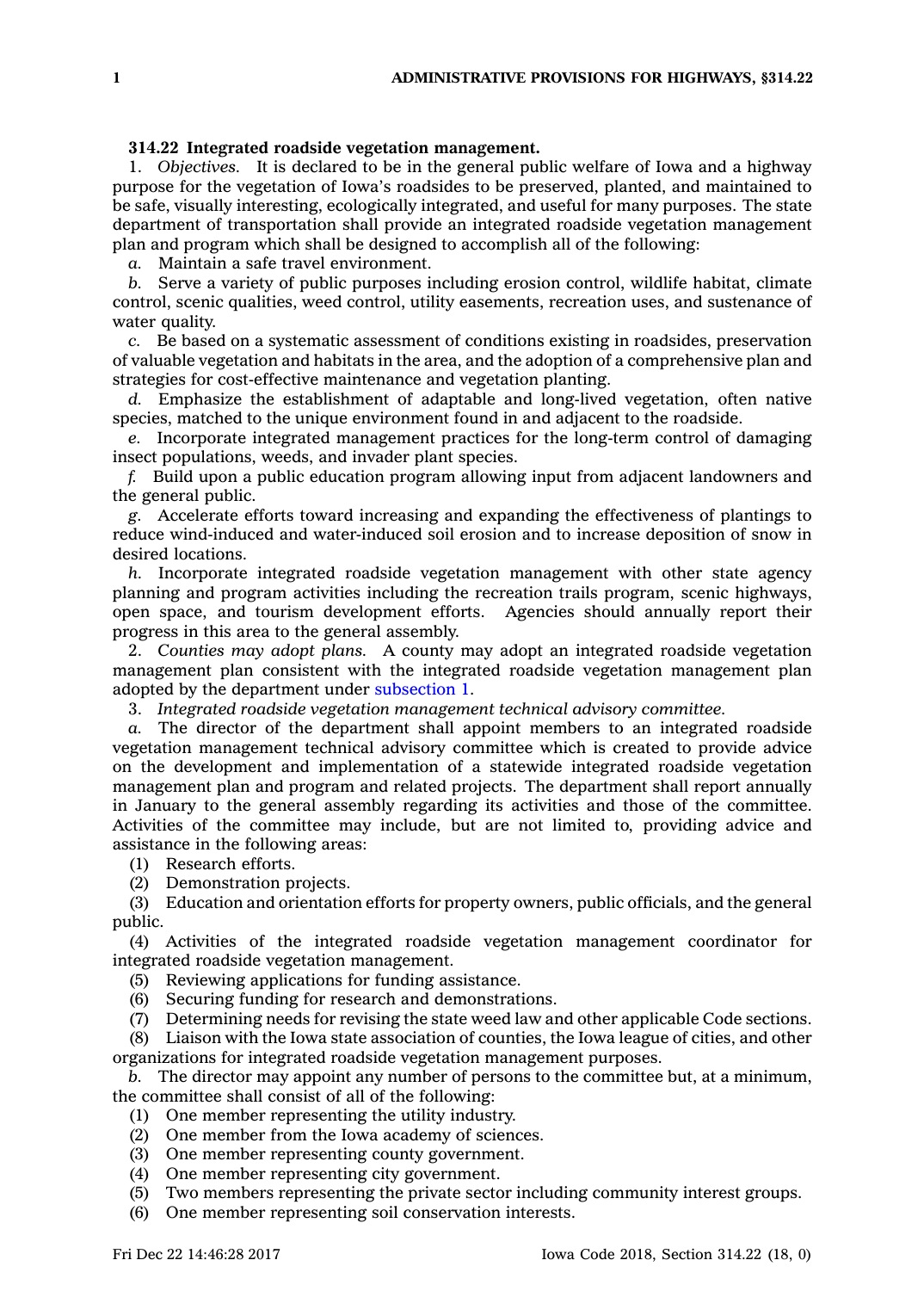## **§314.22, ADMINISTRATIVE PROVISIONS FOR HIGHWAYS 2**

(8) One member representing county conservation boards.

*c.* Members of the committee shall serve without compensation, but may be reimbursed for allowable expenses from the living roadway trust fund created under [section](https://www.legis.iowa.gov/docs/code/314.21.pdf) 314.21. No more than <sup>a</sup> simple majority of the members of the committee shall be of the same gender as provided in [section](https://www.legis.iowa.gov/docs/code/69.16A.pdf) 69.16A. The director of the department shall appoint the chair of the committee and shall establish <sup>a</sup> minimum schedule of meetings for the committee.

4. *Integrated roadside vegetation management coordinator.* The integrated roadside vegetation management coordinator shall administer the department's integrated roadside vegetation management plan and program. The department may create the position of integrated roadside vegetation management coordinator within the department or may contract for the services of the coordinator. The duties of the coordinator include, but are not limited to, the following:

*a.* Conducting education and awareness programs.

*b.* Providing technical advice to the department and the department of natural resources, counties, and cities.

*c.* Conducting demonstration projects.

*d.* Coordinating inventory and implementation activities.

*e.* Providing assistance to local community-based groups for undertaking community entryway projects.

*f.* Being <sup>a</sup> clearinghouse for information from Iowa projects as well as from other states.

*g.* Periodically distributing information related to integrated roadside vegetation management.

*h.* General coordination of research efforts.

*i.* Other duties assigned by the director of transportation.

5. *Education programs.* The department shall develop educational programs and provide educational materials for the general public, landowners, governmental employees, and board members as part of its program for integrated roadside vegetation management. The educational program shall provide all of the following:

*a.* The development of public service announcements and television programs about the importance of roadside vegetation in Iowa.

*b.* The expansion of existing training sessions and educational curriculum materials for county weed commissioners, government contract sprayers, maintenance staff, and others to include coverage of integrated roadside management topics such as basic plant species identification, vegetation preservation, vegetation inventory techniques, vegetation management and planning procedures, planting techniques, maintenance, communication, and public relations. County and municipal engineers, public works staffs, planning and zoning representatives, parks and habitat managers, and others should be encouraged to participate.

*c.* The conducting of statewide and regional conferences and seminars about integrated roadside vegetation management, community entryways, scenic values of land adjoining roadsides, and other topics relating to roadside vegetation.

*d.* The preparation, display, and distribution of <sup>a</sup> variety of public relations material, in order to better inform and educate the traveling public on roadside vegetation management activities. The public relations material shall inform motorists of <sup>a</sup> variety of roadside vegetation issues including all of the following:

- (1) Benefits of various types of roadside vegetation.
- (2) Long-term results expected from planting and maintenance practices.
- (3) Purposes for short-term disturbances in the roadside landscapes.
- (4) Interesting aspects of the Iowa landscape and individual landscape regions.
- (5) Other aspects relating to wildlife and soil erosion.

*e.* Preparation and distribution of educational material designed to inform adjoining property owners, farm operators, and others of the importance of roadside vegetation and their responsibilities of proper stewardship of that vegetation resource.

6. *Research and demonstration projects.* The department, as part of its plan to provide integrated roadside vegetation management, shall conduct research and feasibility studies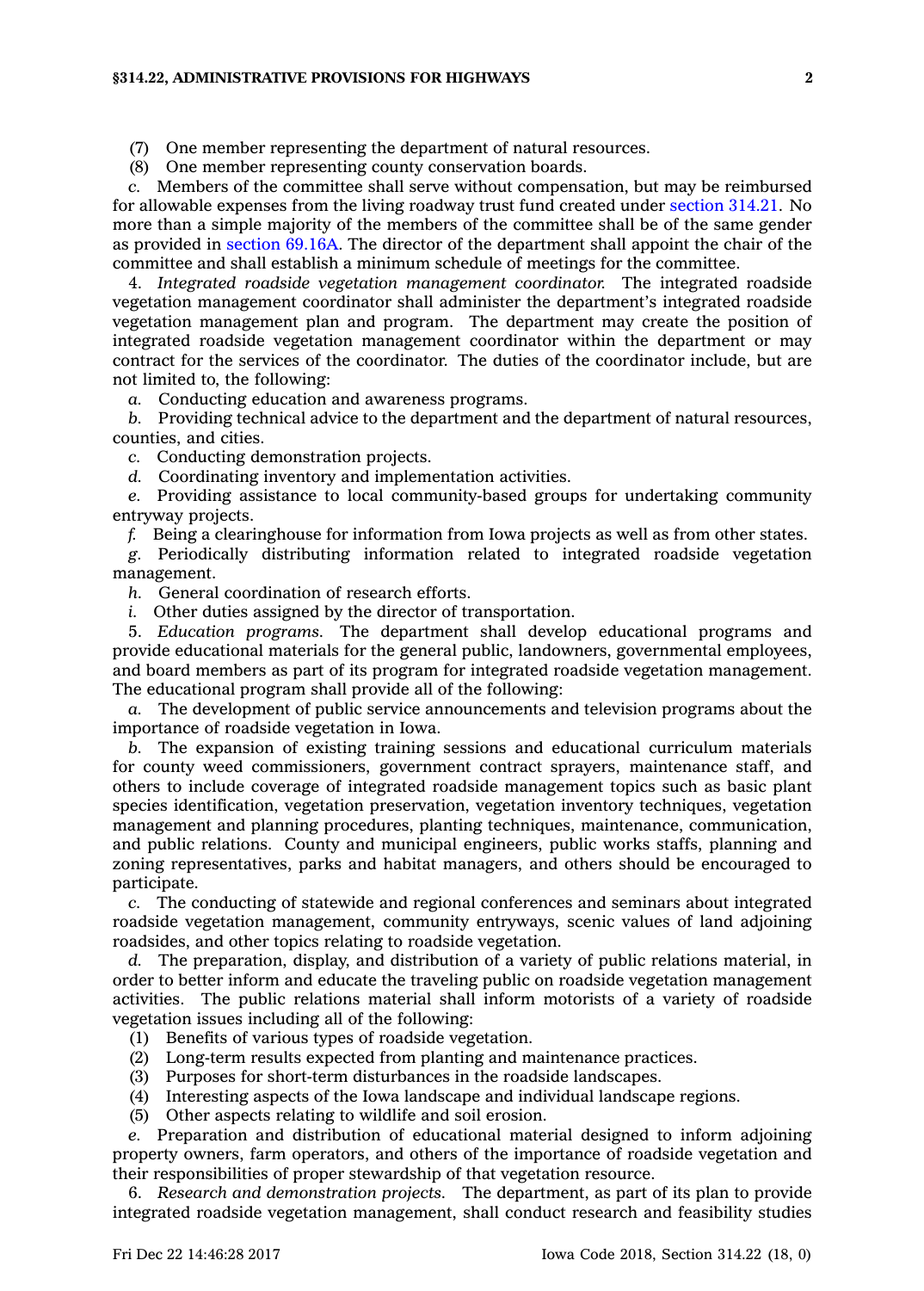including demonstration projects of different kinds at <sup>a</sup> variety of locations around the state. The research and feasibility studies may be conducted in, but are not limited to, any of the following areas:

*a.* Cost effectiveness or comparison of planting, establishing and maintaining alternative or warm-season, native grass and forb roadside vegetation and traditional cool-season nonnative vegetation.

*b.* Identification of the relationship that roadsides and roadside vegetation have to maintaining water quality, through drainage wells, sediment and pollutant collection and filtration, and other means.

*c.* Impacts of burning as an alternative vegetation management tool on all categories of roads.

*d.* Techniques for more quickly establishing erosion control and permanent vegetative cover on recently disturbed ground as well as interplanting native species in existing vegetative cover.

*e.* Effectiveness of techniques for reduced or selected use of herbicides to control weeds.

*f.* Identification of cross section and slope steepness design standards which provide for motorist safety as well as for improved establishment, maintenance, and replacement of different types of vegetation.

*g.* Identification of <sup>a</sup> uniform inventory and assessment technique which could be used by many counties in establishing integrated roadside management programs.

*h.* Equipment innovations for seeding and harvesting grasses in difficult terrain settings, roadway ditches, and fore-slopes and back-slopes.

*i.* Identification of the perceptions of motorists and landowners to various types of roadside vegetation and configuration of plantings.

*j.* Market or economic feasibility studies for native seed, forb, and woody plant production and propagation.

*k.* Impacts of vegetation modifications on increasing or decreasing wildlife populations in rural and urban areas.

*l.* Effects of vegetation on the number and location of wildlife road-kills in rural and urban areas.

*m.* Costs to the public for improper off-site resource management adjacent to roadsides.

*n.* Advantages, disadvantages, and techniques of establishing pedestrian access adjacent to highways and their impacts on vegetation management.

*o.* Identification of alternative techniques for snow catchment on farmland adjacent to roadsides.

7. *Gateways program.* The department shall develop <sup>a</sup> gateways program to provide meaningful visual impacts including major new plantings at the important highway entry points to the state and its communities. Substantial and distinctive plantings shall also be designed and installed at these points. Creative and artistic design solutions shall be sought for these improvements. Communications about these projects shall be provided to local groups in order to build community involvement, support, and understanding of their importance. Consideration shall be given to <sup>a</sup> requirement that gateways projects produce <sup>a</sup> local match or contribution toward the overall project cost.

8. *Vegetation inventories and strategies.*

*a.* The department shall coordinate and compile integrated roadside vegetation inventories, classification systems, plans, and implementation strategies for roadsides. Areas of increased program and project emphasis may include, but are not limited to, all of the following:

(1) Additional development and funding of state gateways projects.

(2) Accelerated replacement of dead and unhealthy plants with native and hardy trees and shrubs.

(3) Special interest plantings at selected highly visible locations along primary and interstate highways.

(4) Pilot and demonstration projects.

(5) Additional snow and erosion control plantings.